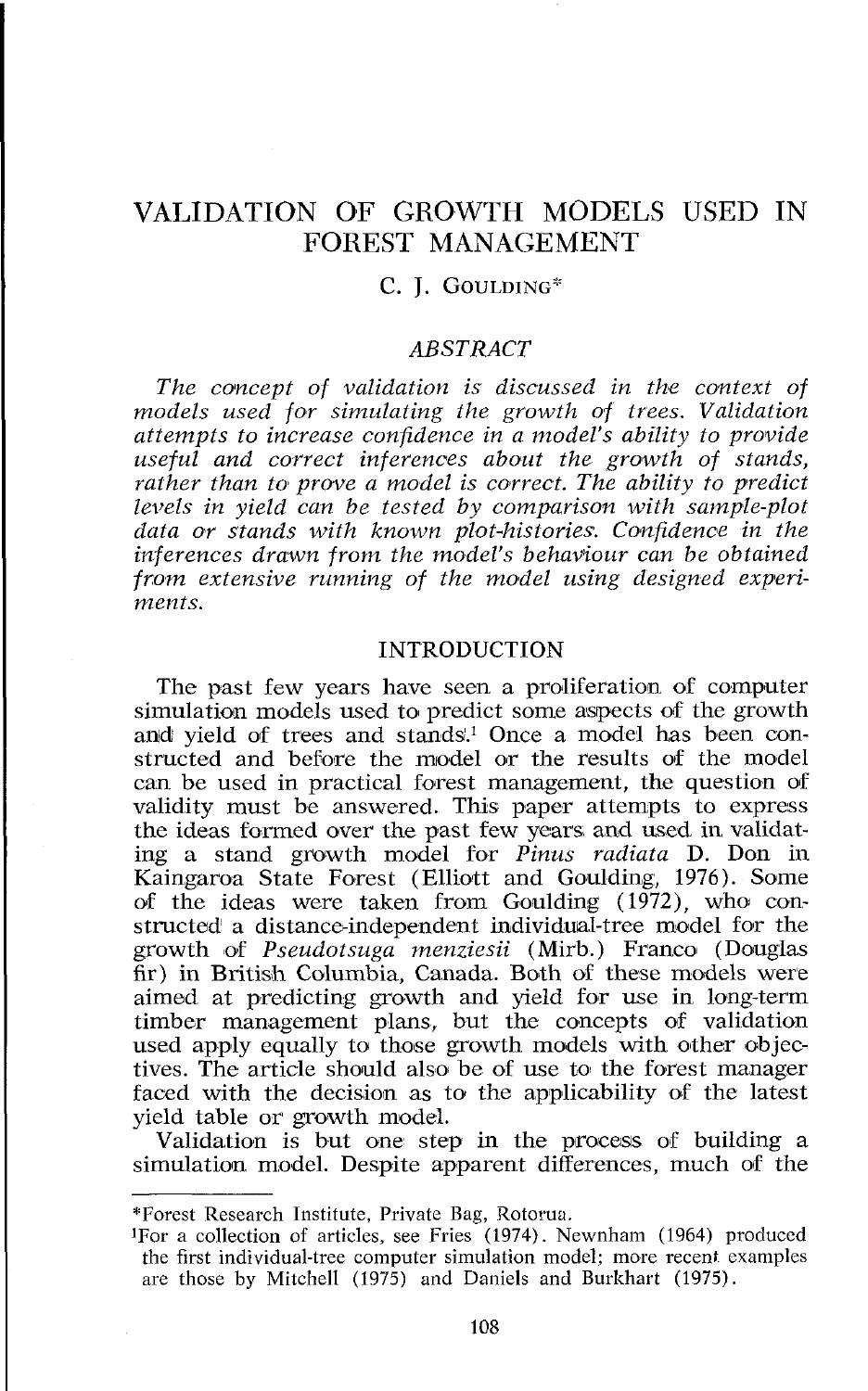philosophy behind building any model is similar, whether it be an operations research model of a logging and trucking system *(e.g., Bonita, 1972)* or an ecological model of dynamic succession *(e.g., Bledsoe and Van Dyne, 1971)*. There are many texts on simulation; one of the older and better known is that by Naylor *et al.* (1966), from which Fig. 1 has been adapted. This shows validation as a distinct step in a multistage sequential process, but in reality many of the steps are interchangeable and will merge and overlap. In particular, finishing one model (especially one predicting the growth and yield of trees) does not mean the end of the project; rather, with changing goals, increasing computer power, and more data available, the objectives can be redefined and more components included.



*FIG.* 1: *Stages in the design of a simulation model,*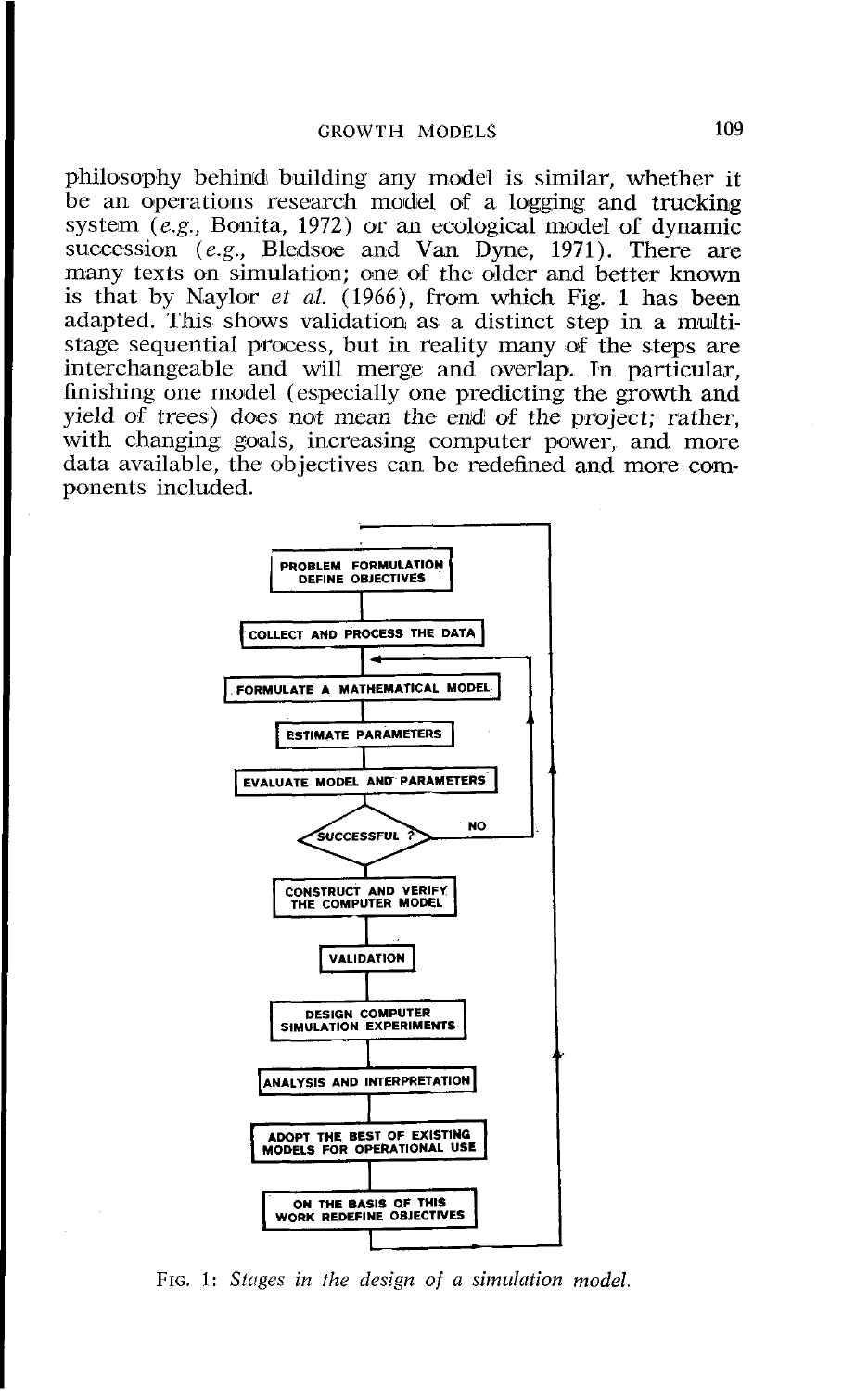This cyclic process depends to a large extent on the success *of the validation and model analysis stages. Because 09 this,*  Fig. 1 provides a useful structure on which to base a description of a new growth model or yield prediction method, and any such description must include some discussion on all the *stages, especially Validation, and Analysis and Interpretation.* 

# *DEFINITION OF VALIDATION*

*Figure 1 shows three stages which are generally considered part of validating a model. These are:* 

- *(1* ) *,Evaluate model and parameters;*
- **(2)** *Verify the computer model;*

*(3) Validation.* 

*These stages are equivalent to the approach proposed by Naylor and Finger (1967). First, construct a set of hypotheses and hence components of the model, using all available information including statistical estimation from data; secondly, attempt to verify any assumptions of the moldel by independent testing; thirdly, test the whole model's ability to predict the behaviour of the real system.* 

*The stage "Evaluate moldel and parameters" occurs during the construction of the model. It refers to the process of independent experimental testing of the hypotheses and as*sumptions of the individual components of the model. The *form of the equations representing the components, the way*  the model is structured, and the estimates of the parameters must be checked to ensure (a) that the components conform with the knowledge available from the literature, (b) that the parameters have been estimated using correct statistical techniques, and (c) that the estimation errors conform with any assumptions embodied by the techniques used on the *basic data. The data must be checked to ensure that there are no latent or hidden variables in the analysis. It is at this*  stage that any deficiencies in the structure of the model *should be found and corrected.* 

The stage "Verify the computer model" refers to the pro*cess of ensuring that the logic andl arithmetic operations olf the computer program are coirrect. In the final analysis, there is only one way to ensure that the program code has been verified, and that is to take one or more examples of input and output and work through each segment of the model by hand.* 

*The "Validation" stage is a formal, independent process concerned with evaluating the model as a whole. Before this*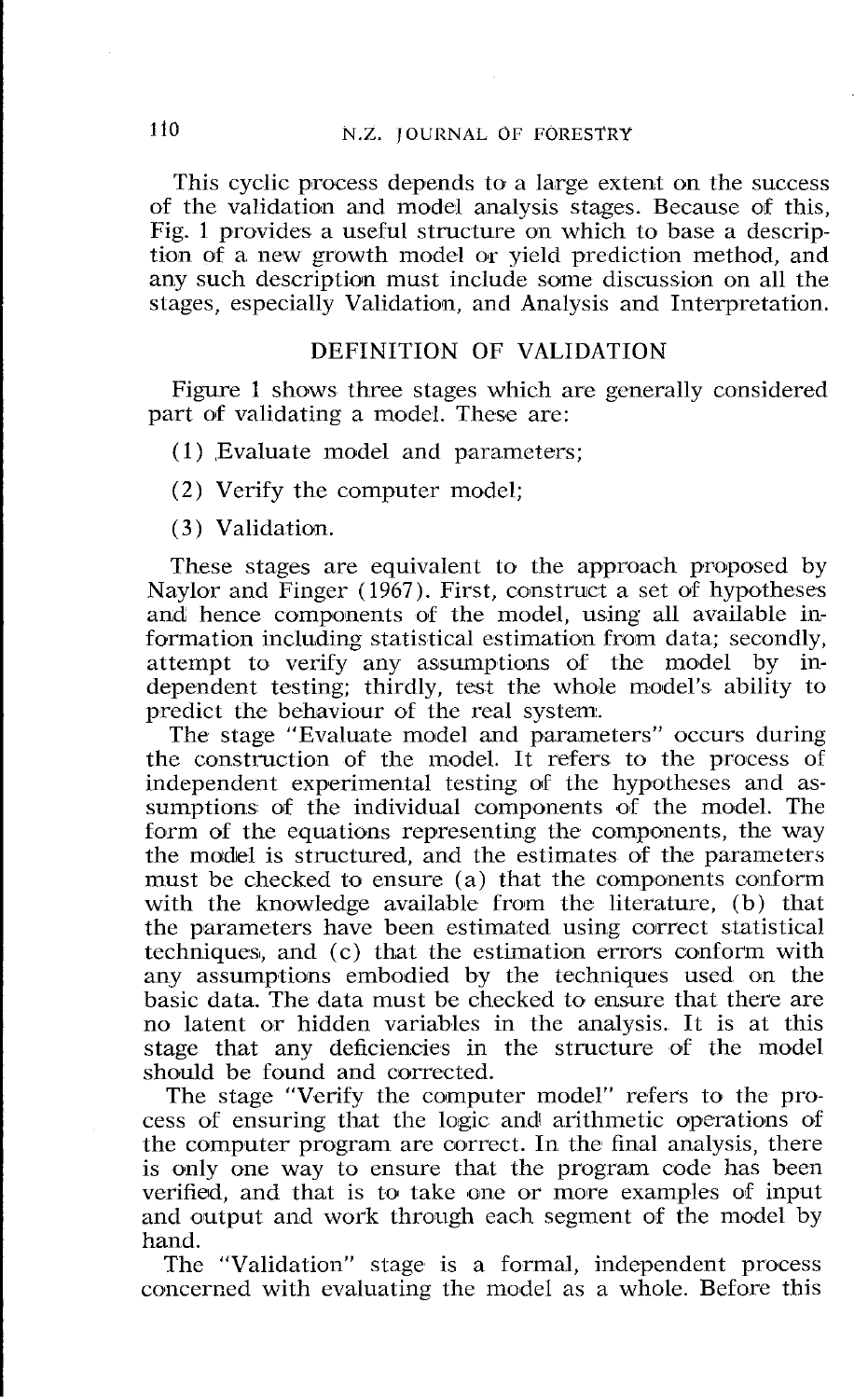stage is entered there should be a degree of *a priori* confidence in the model. This is not enough, and the model as a whole needs to be tested because the effects of interactions between the components of the model will be as important as the effects of the components themselves. To quote Forrester ( 1960):

The defence of a model rests primarily on the individual defence of each detail and policy, all confirmed when the total behaviour of the model system shows the performance characteristics associated with the real system.

It is this process of testing the model as a whole which is describcd in the remainder of the paper.

Van Horn (1969) defined validation as: "The process of building an acceptable level of confidence that an inference about a simulated process is a correct or valid inference about the actual process."

Note that the stress of the definition is on the inferences drawn from using the model rather than on the "correctness" or otherwise of the model itself. The validation procedure is therefore not a process of proving that the model is correct and can be used mechanically, but rather that the conclusions obtained and decisions made as a result of using the model are defensible and that the model's predictions are well grounded. Evcn (perhaps especially) a predictive yield talble or model will have its figures modified by local experience or "recoverable yield percentages", and it will be the conclusions drawn from the predictive process that will require validating rather than the direct results.

Both Forrester (1960) and Van Horn (1969), although dealing primarily with simulation of the business system, give much of the philosophy of model construction, validation, and analysis that is directly applicable to growth models. They emphasise that the validity of a model cannot be divorced from the objectives for which the model was constructed. Caswell (1976) suggested that the design process of modelling is a search for agreement between the properties of the model and a set of demands placed on it by the designer. There are large differences between models designed primarily for predictive purposes and models designed to gain a better understanding of the system, and the validation procedure must differ accordingly. Growth models for forest management tend to be of the former category; in fact, they will often be a black-box in a much larger forest-management system (which itself will require validating if the system is a simulation model). Invariably comparisons will be made between regimes in terms of yield, but, provided changes to the growth model's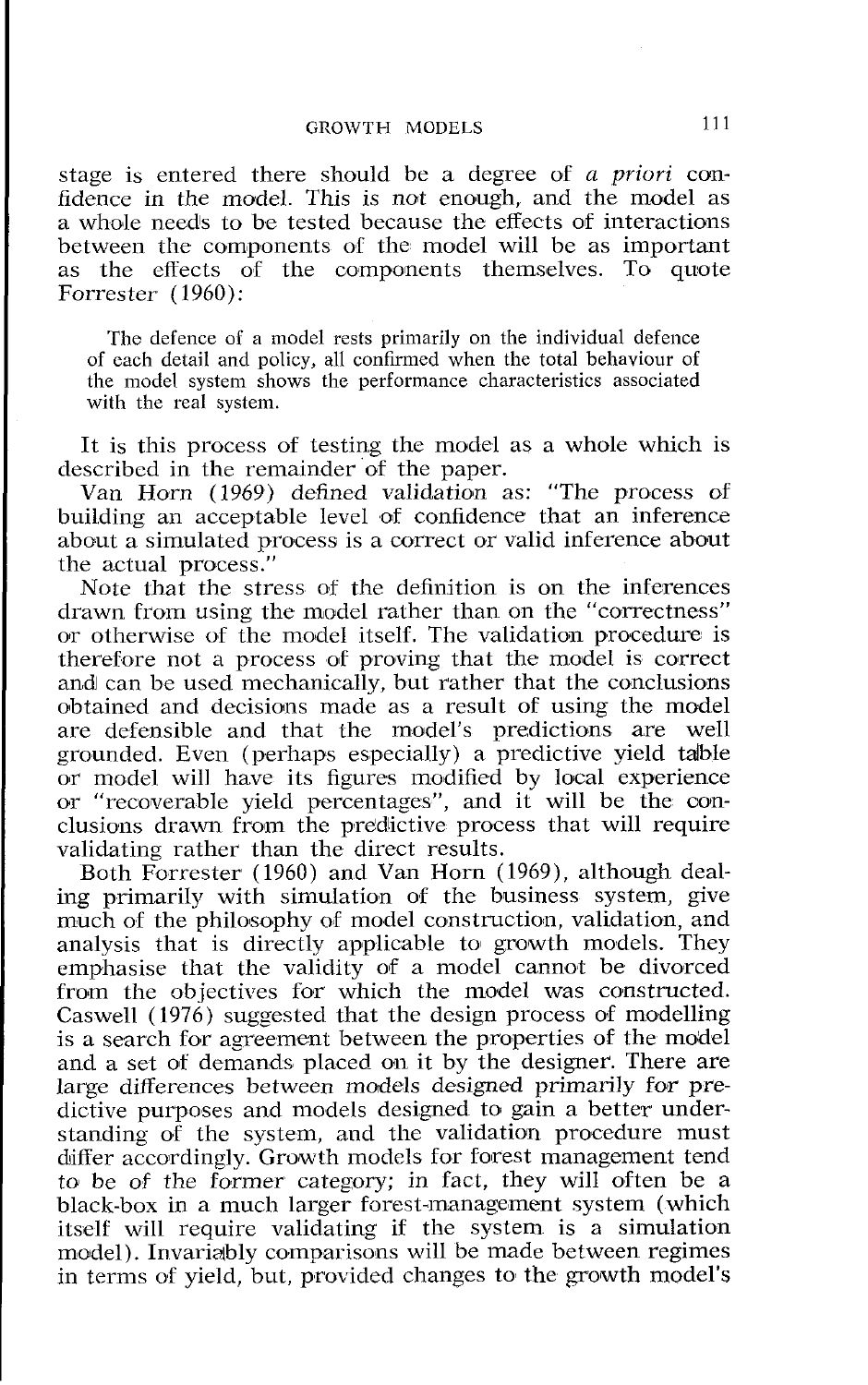input result in valid changes to the output, why these changes occur in terms of fundamental biological principles will often be answered only outside the direct involvement of the model. This is because growth and yield models for management tend to work at a coarse level of resolution of a biological system. The variables of interest are only parts of the system. The variables of interest are only parts of biological unit, *e.g.*, stem volume inside bark or the crosssectional area of the stem at 1.4 m above ground. The fundamental biological processes of growth and competition (e.g., ion-exchange between competing roots and the soil, or light absorption by needles) are not represented in the model, nor often are variables specifically incorporating root, branch, or needle growth. Management growth models are unlikely, therefore, to explain why a stand of trees grows the way it does, except in the broadest, most empirical terms.

It is very unlikely that a model can be proved to be valid. Most of the tests suggested attempt to disprove the model. Because the model is an artificial system with a domain of applicability, at some level of resolution of behaviour or with some particular enquiry a model will fail. The validation procedure suggested for growth models is therefore sequence of tests in order, increasing in severity until the model fails. If the model's domain encompasses the region of interest defined by the objectives, and if decisions made on the basis of inferences drawn from the analysis of the model improve forest management, then the growth model can be said to be valid. Although some statistical tests are suggested, these are limited in scope and some emphasis must be placed on qualitative value judgements.

#### **OBJECTIVES**

Growth models for use in long-term management planning tend to have as their objectives primarily the prediction of levels of yield, and secondarily the understanding of to what extent changes in treatment affect yield and average size. The growth model for P. radiata at Kaingaroa had such typical objectives, that is:

- $(1)$  To be able to predict the level of total volume yield, basal area, top height, and stems per hectare at any age after the initial establishment periold over the site qualities encountered;
- (2) To be constructed in a form suitable for use in a forest management system; it must be easy to use, speedy in execution time, and use average or total stand variables for input and control;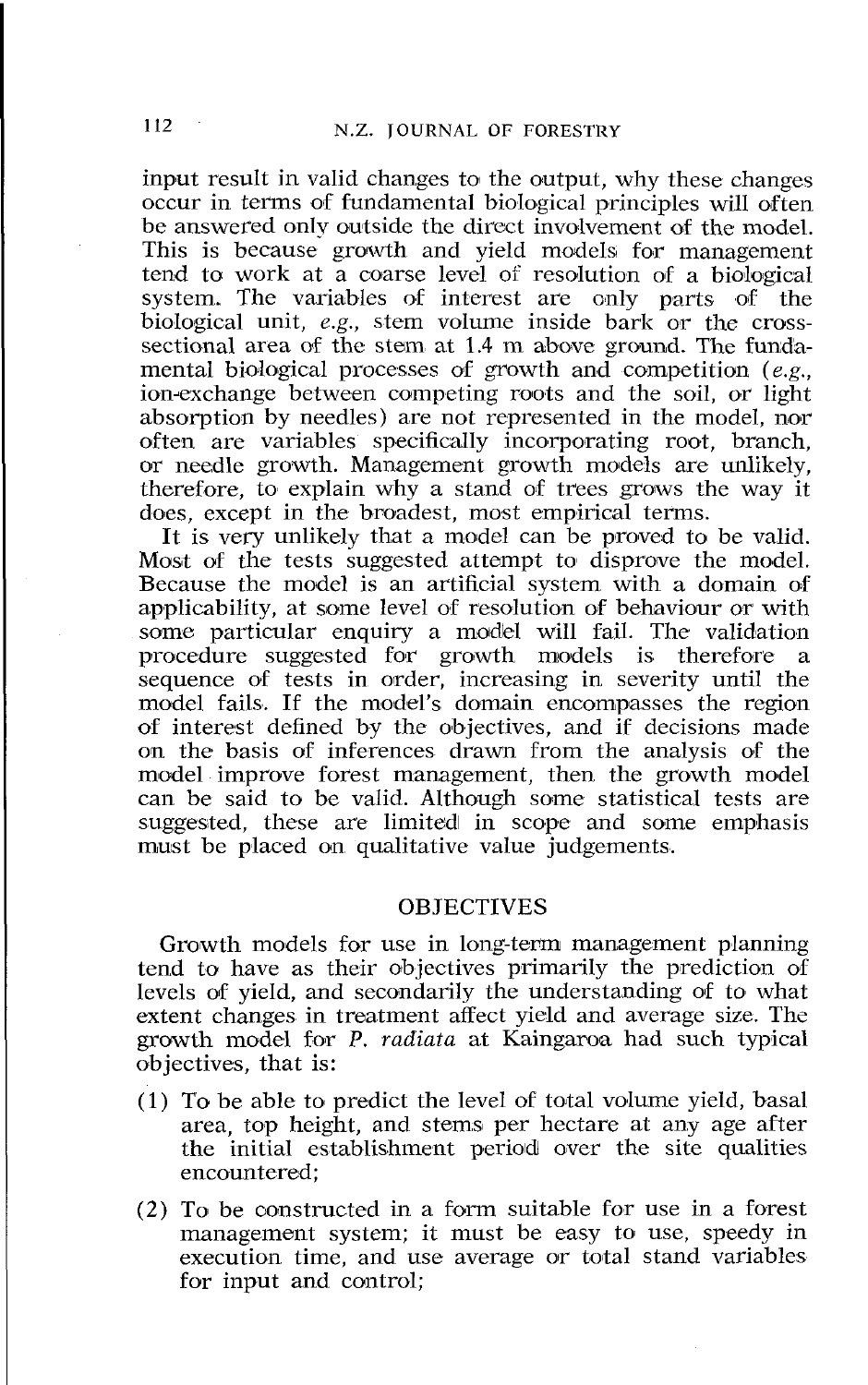(3) As far as possible to predict differences in the effects od different regimes over all parts of the forest.

The model is a stand model, using average or per hectare values for input and output. Various equations predict the annual growth and mortality as a function 06 standing values, and these predictions are then addled to the standing values to obtain a new set at age  $+1$ . The model predicts the effects of thinning but it is limited in that it excludes the direct effects of pruning, spatial distribution of trees, and fertiliser application except as indirect influences on site index, on stand density, or on the average condition of the data used to construct the model.

The aims of the validation procedure used were to answer two questions:

- $(1)$  How good is the model at predicting levels of growing stock?
- (2) How close is the model's behaviour to reality when stands are influenced by thinning and initial spacing?

It is important to distinguish between the two questions. Figure 2 illustrates the growth patterns of two growth models simulating the development of a permanent sample plot. If the comparison was based on a rotation age of 30 years, model 2 would be judged the better, but the shape of the growth patterns in model 1 more nearly matches that of the permanent sample plot, despite the initial abnormal martality. Inferences drawn from model 2 about the age of maximum mean annual increment are likely to be wrong. However, in practice a comparison with just one plot is meaningless owing to the very high variability that can be encountered. particularly when the plot is sampling a stand rather than laid out in a carefully designed experiment. Conclusions can be drawn only from an adequate-sized sample.

Testing a moldel's predictive ability requires comparative data of good quality. Some of the results of this testing go towards testing the inferences drawn from the model's behaviour, but a thorough testing involves running a model through an extensive experimental design and comparing the predlictions with known experimental results, theory, and practice. This is discussed later.

# TESTS OF A MODEL'S PREDICTIVE ABILITY

These tests can make use of statistical analysis to a large degree. Known starting points of different stands represented by sample plot data are input to the model, growth is simu-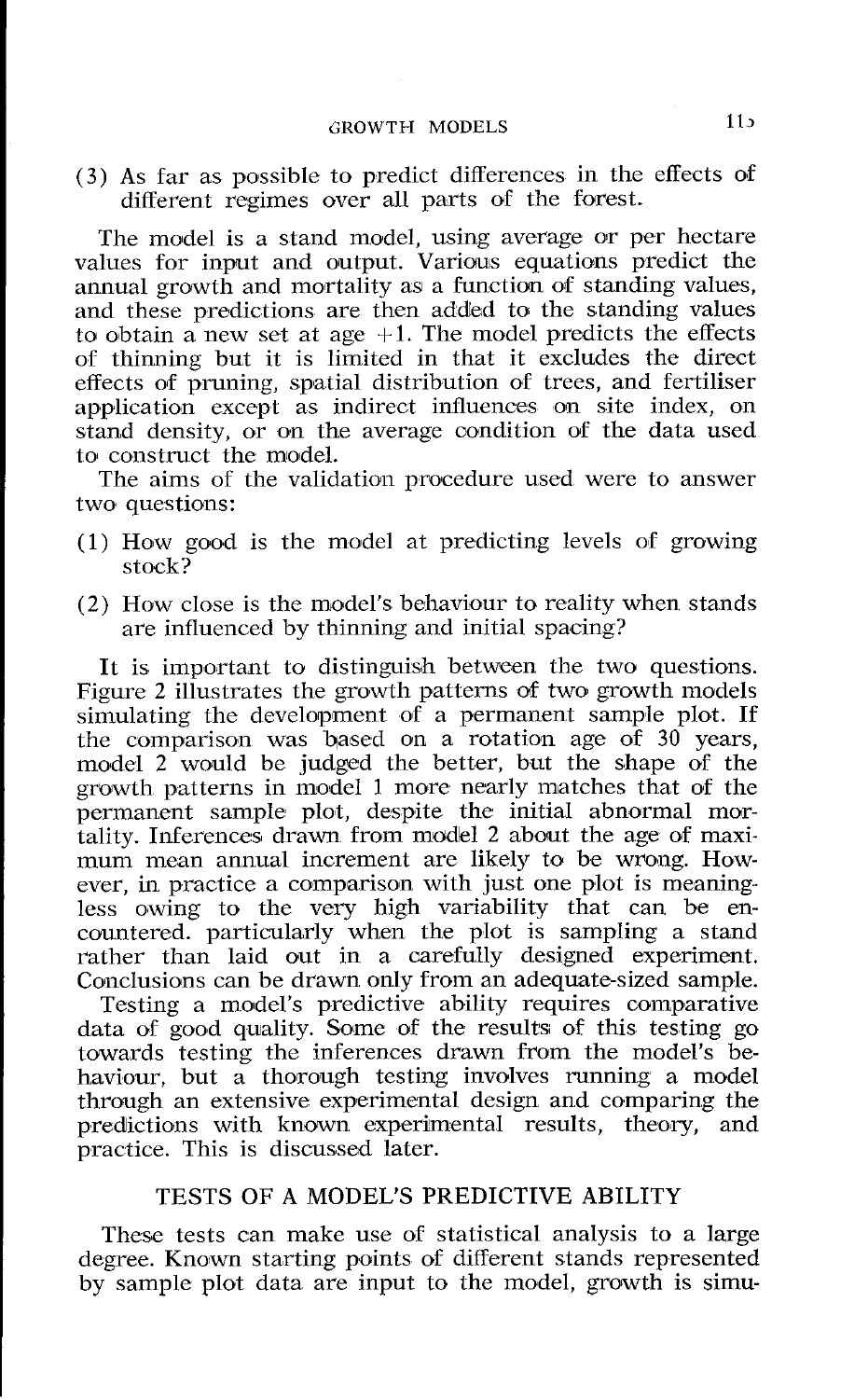

FIG. 2: Illustration of the difference between prediction and behaviour.

lated over the lifetime described by data (including treatments), and the simulated results are compared with the actual values. Both permanent sample plot data and data from detailed forest inventories can be used.

With permanent sample plots, several measurements over long periods of time are required. With P. radiata rotations of  $20$  to 45 years, a 15- to 20-year span was considered the minimum desirable. Plots measured over shorter periods have considerable variability because of measurement and sampling error and, importantly, do not allow growth patterns to be compared (see Fig. 2).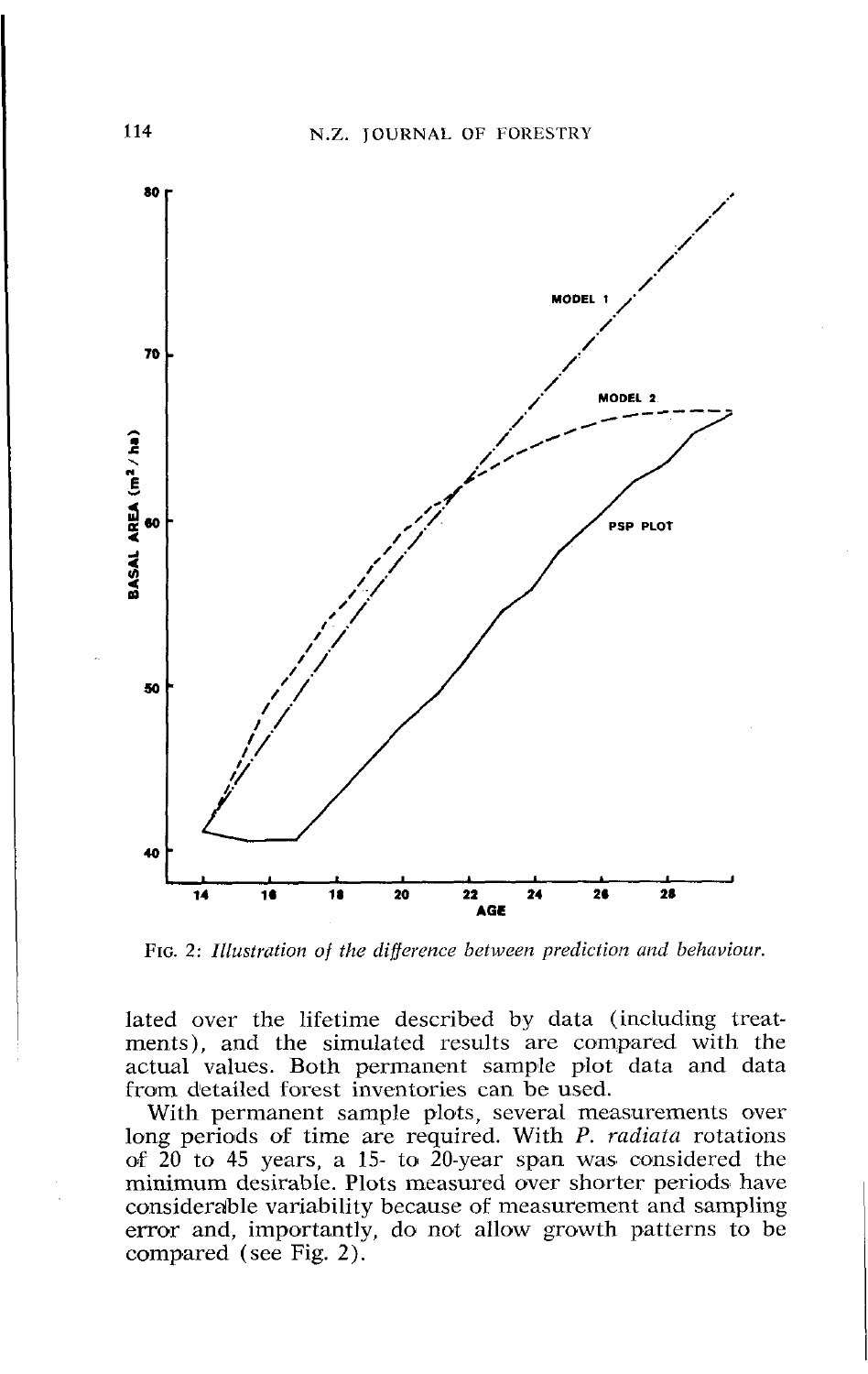McEwen (1976) indicated that volumes calculated from permanent sample plot data were not accurate, with errors of up to 6% at older ages. Contrary to popular belief, there was no consistent bias in consecutive measurements and the periodic volume increment was poorly measured with errors as high as  $+71\%$ . The effect of this imprecision in the measurements of growth can be avoided only if enough sample data are used. It implies that tests of the precision of a model are likely to prove misleading.

Many of the data used for testing a model tend to have been used in estimating the parameters of the model. Quite obviously it would be better if the test data were completely independent from the estimation data, and in a model consisting of completely independent regressions, test data should not have been used to estimate parameters. Similarly, where a modcl has been "calibrated" by comparing simulated results with real growth trends and deriving adjustment factors used within the model *(e.g.,* Mitchell, 1975) data for testing must be totally independent of those used in the calibration procedure, and a formal validation procedure after calibration is mandatory. However, many simulation growth models are feedback models; that is, the change over one time interval is predicted and added to the stand values at the beginning of the interval to obtain the stand values at the beginning the next interval. The individual regressions may fit the data reasonably well for predictions of changes over one time interval, but the model as a whole may be in error owing to the effects of interaction between errors in individual components and compoundling of errors over time. If the feedback is positive, a 5% bias in one component (unlikely to be detected as significant during regression analysis, for example) will result in a final bias of about 100% after only 15 time intervals. With the current trend in New Zealand Forest Service regimes of heavy early thinning to final stocking, a simulation model will be predicting little or no mortality and may well be operating in a positive feedback situation with regard to basal area growth. When long-term plots are used for testing, the data will be used in an entirely different way from those used for parameter estimation, and compounding of errors can be detected. This is less true when there is only a short period between the first and last measurements of a plot.

One drawback of using the same data occurs when they come from one or two major sources or data collection systems. Any data system errors will not be discovered during testing; it will be assumed that the data truly represent the real world, and this could well be an invalid assumption,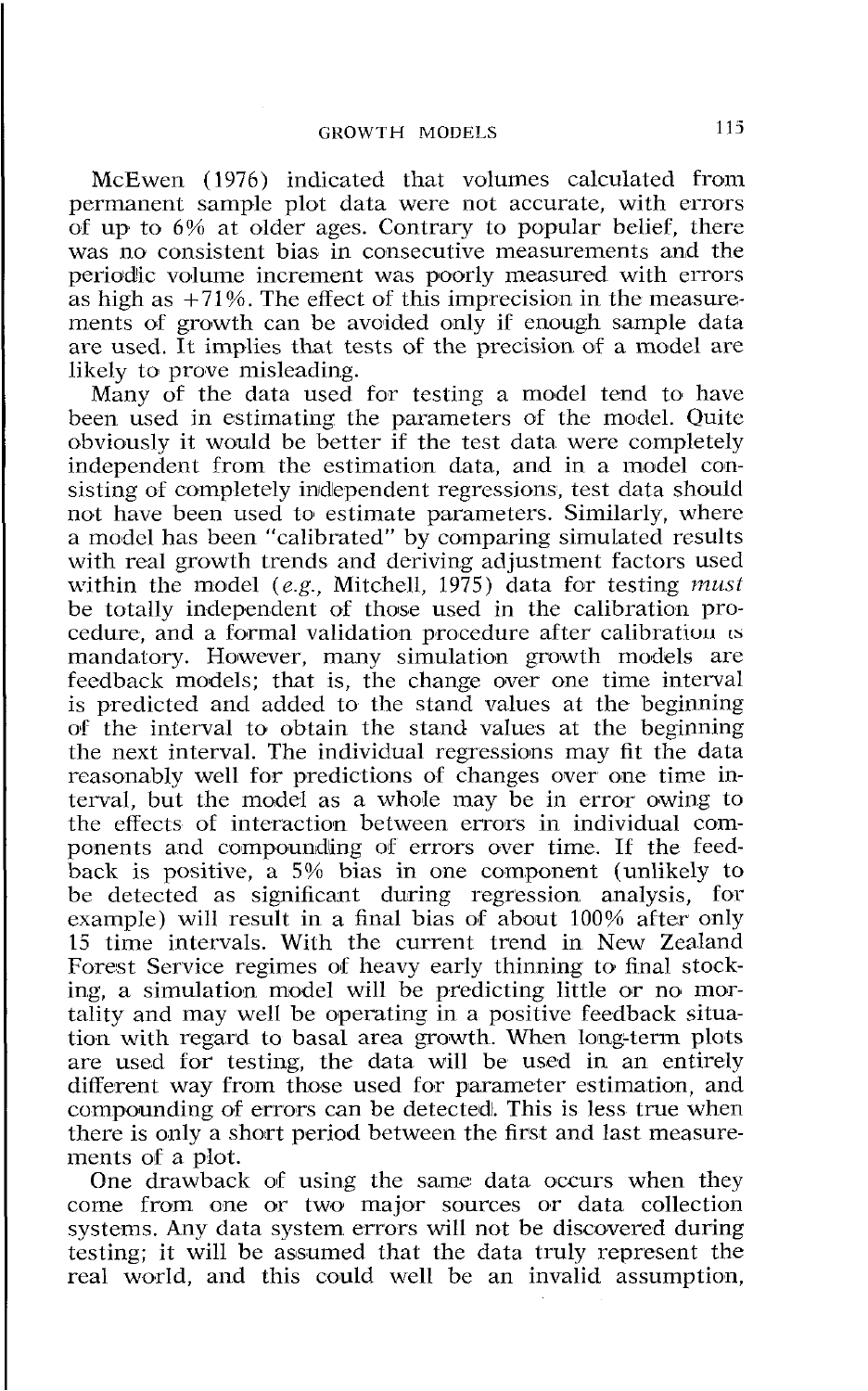especially when only research plots are used. Setting aside a random selection of plots from the data base to use for testing does not overcome this problem; if the data coverage is complete with adequate replication, a random selection will be very similar to the data base and the additional benefits in testing will be marginal. However, where some of the plots are obviously special cases and are directly related to the type of stands for which the model is to be used *(e.g.,*  plots from other organisations or from different data base systems), it may be worth setting aside these particular plots for use in the validation procedure.

An interesting idka is contained in the Jack-knifing (Miller, 1974) and Cross-validation techniques (Stone, 1974); it involves estimating the components of the model by partitioning thc data into) sets, each of which has one observation omitted. These techniques could prove useful with smaller incomplete sets of data where all the data could be used to estimate the parameters, and the dangers caused by the model being dependent on one or two observations at the extremes of the data set could be avoided. The system of components as a whole making up the model would still require validation, but the data would be used quite differently in testing from the way they were used for estimation.

Therefore, although an independent set of data for the validation procedure is preferable, when a model is of the feedback type and is constructed of many individually estimated and interacting components (and has not been "calibrated"), the validation of the mode1 as a whole can be carried out on data that were used in estimating the parameters of the independent components. At the very least the model should compare well with the original data, and this is not otherwise necessarily true for these types of models.

The stand development of each of 12 to 15 permanent plots with reliable measurements and distributed over the model's domain can be compared by initialising the model with the same values as the first measurement of the plot and simulating the growth and treatment over the lifetime of the plot. Fewer plots make it difficult to determine significant differences between actual and prcdictcd values because the confidence interval of the mean estimated error becomes too large. High variability in the errors may obscure significant differences in all the following tests:

(a) Graph actual anld' predicted values against time for each plot for each 06 the major variables of interest. This is best done by hand to allow time for judgement and deliberation.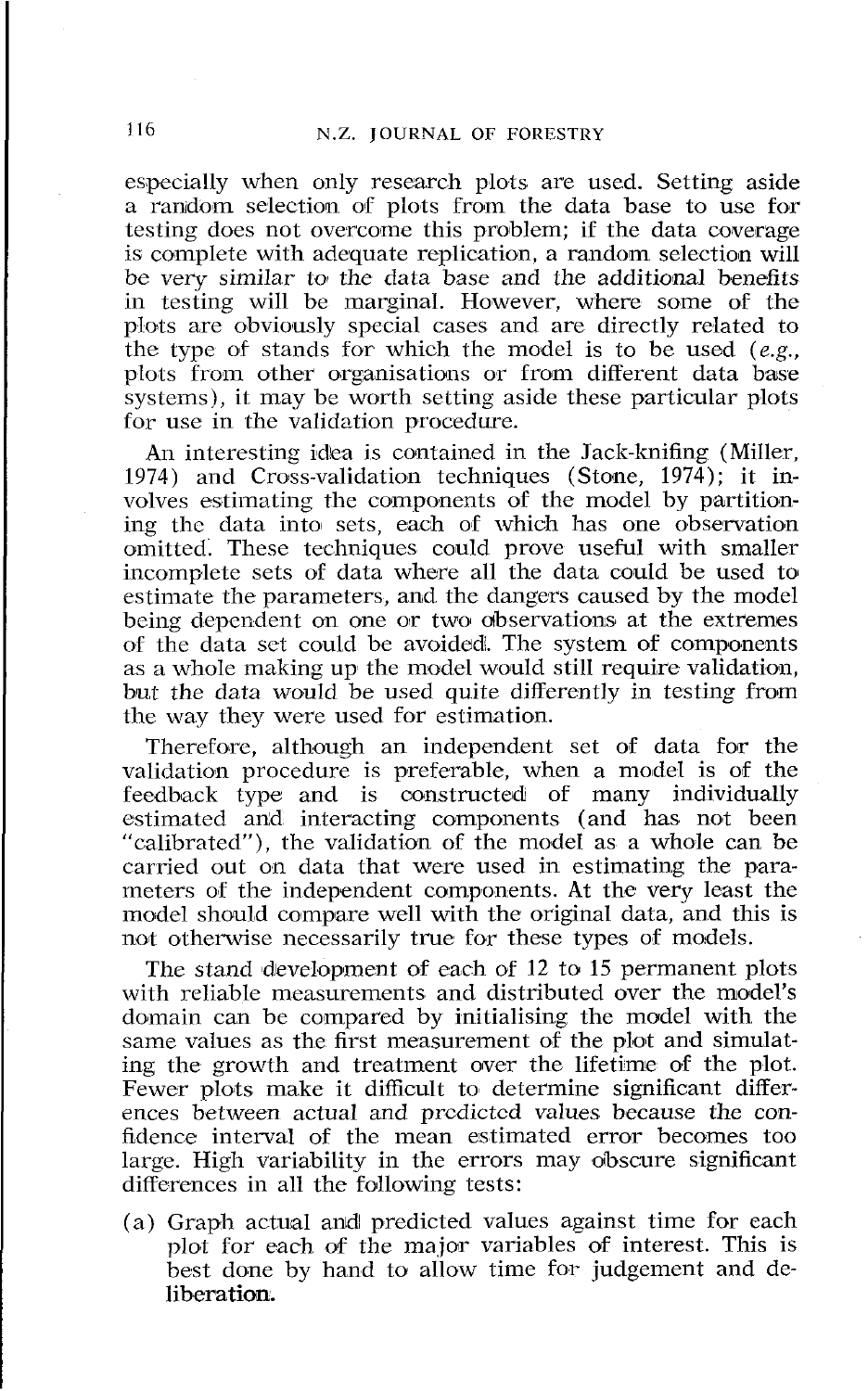(b) Perform paired *t* tests on errors in final predictions of net growth over the whole period of measurement for a group of plots with similar lengths of time between the first and last measurements. If the average error over all plots is significantly different from zero, check whether the bias is large by practical standards. If the bias cannot be found to be significantly different from zero, check whether the variability of the errors is so high that it is impossible to precisely determine what is the average error. The use of the  $\chi^2$  test as suggested by Freese (1960) is not recommended in this situation; it is a test of precision rather than accuracy. The variability of the errors is due to errors in determining actual growth, to sampling errors inherent in the use of a plot as a sampling unit of a stand, as well as to the lack of precision in the model's estimates from one plot to another. Moreover, the test is highly susceptible to non-normality in the data in contrast to the more robust  $t$  test (Box, 1953). Where a model predicts tree size distributions, these can be tested using the Kolmogorov-Smirnov test against the actual size distribution.



FIG. 3: Results of paired t tests over 10, 20, and 30 years of simulation (from Goulding, 1972).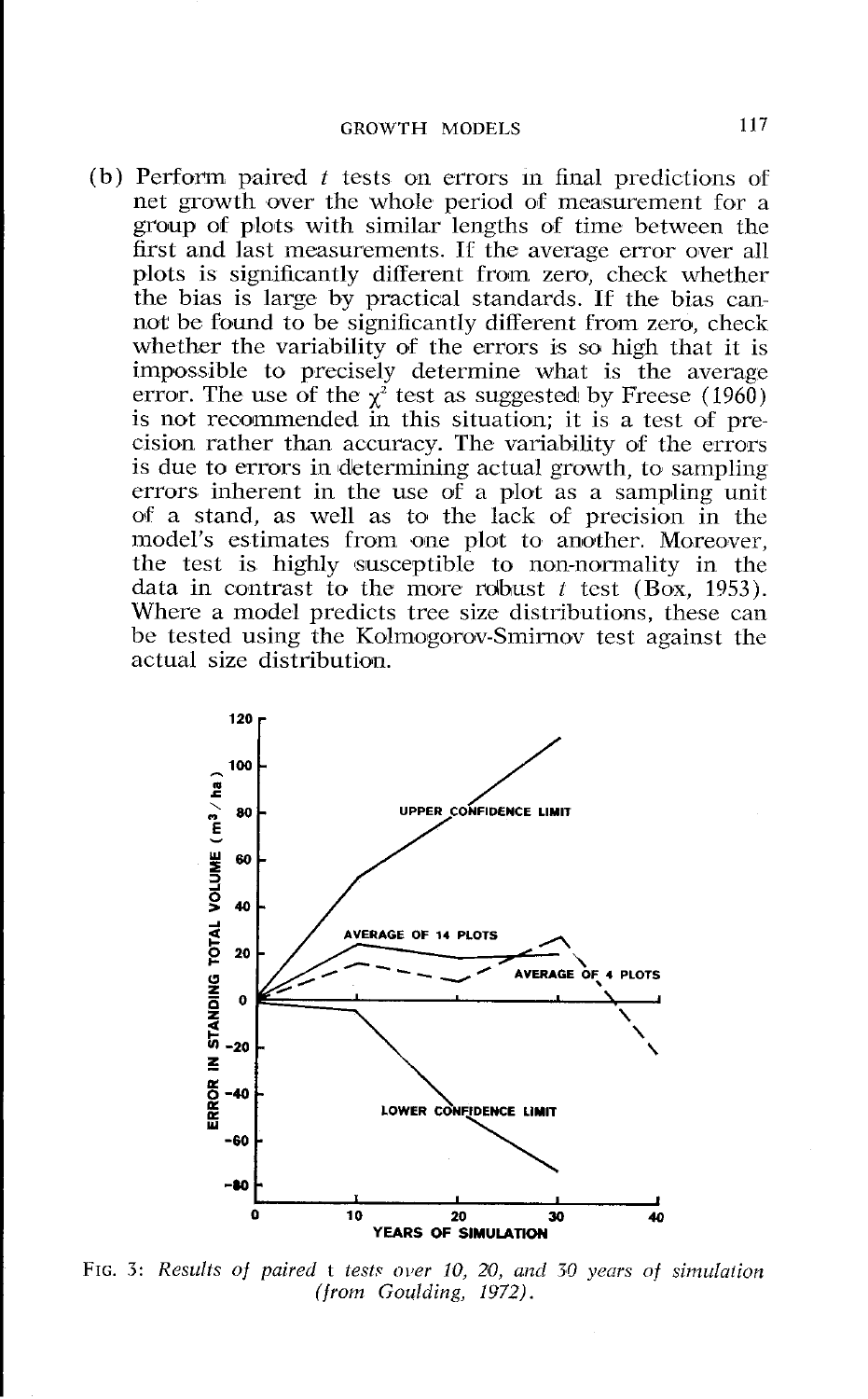Similar tests can be made for errors in growth over fixed intervals of time to ensure that there is no trend in the average error with the length of simulation. In Fig. 3 the mean error in standing total volume (equal to the error in net growth over the time period as these plots were unthinned) is plotted against length of simulation for 14 plots and also for a subset of 4 plots measured over 40 years. The average growth of all the plots was 374 m3/ha over the 30-year period. The graph shows that, on the average, errors did not accumulate over time. The increasing width of the confidence limits for the mean error indicates an increase in the variability of the errors of individual plots and shows the difficulty of simulating the development of an individual sample plot, especially (as in this example) because of the unpredictability of tree mortality.

(c) Perform simple linear regression of actual growth as a function of predicted growth. The regression should be significant, the slope coefficient not significantly different from 1, and the intercept not significantly different from zero. The plots in this trial must come from a wide range of conditions and have different amounts of growth over the period. IT they effectively bclong to one population, then the different values for growth over the interval of measurements may be random observations about a common mean and the regression will not be significant, despite the model predicting the average growth of the population very well.



*FIG. 4: Errors in basal area growth predicted by the Kaingaroa growth model* v. *residual stocking ufter last treatment.*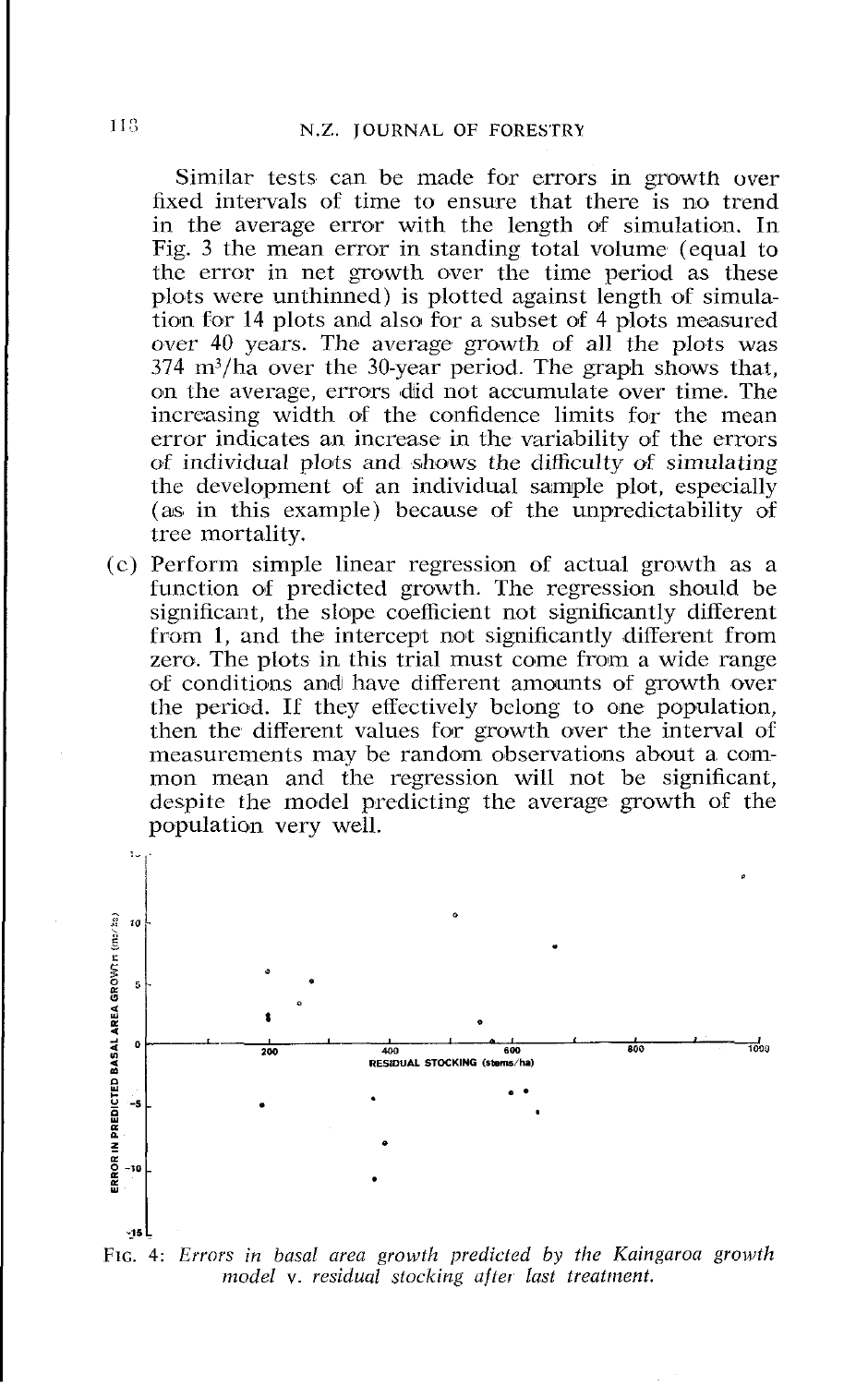$(d)$  Perform regression analysis of errors in net growth prediction as a function of stand values-for example, site index, residual stocking after last treatment, or thinning intensity. Figure 4 illustrates the errors in net basal area growth (including any thinnings) predictions compared with the stocking after final treatment for plots measured over 10 to 20 years with an average net growth of  $36$ m3/ha, as predicted by the Kaingaroa growth model. If the model is biased, the relationship between the bias and the stand value may be more complex than a simplc linear relationship, and multiple regression may be necessary to obtain a significant relationship. If such a regression were significant it would indicate that the model was biased for various treatments or subsets of the data.

The last test (d) can be performed on plots with a shorter interval between first and last measurements than the other tests if it is important to widen the coverage of the test data by increasing the number of test plots available.

The advantage of tests of this sort  $((a)$  to  $(d))$  is that they allow precise comparison of the model with measured trends. However, there are disadvantages in addition to the usual lack of data coverage. Management growth moldels will be used to predict yields where the stand conditions are not well known, sometimes based only on prescriptions rather than measurements and often starting at the age of establishment. Testing the model against permanent plots may not test the "stand generation" capabilities of the model and the interactions of errors in that component with errors in the growth routines. Moreover, plots tend to be well maintained, established in fully stocked parts of the stand, away from stand edges or gaps, and with treatments tightly controlled. All these factors can tend to produce overestimates of yield (see Bruce, 1977). If a model is to be used for management planning, especially at the tactical level, then the model should be tested against actual stands managed for production.

A similar exercise to that used on permanent plots (tests (a) to (d)) can be carried out to predict the standing values of some reasonably mature stands (with P. radiata, say over 18 years old), although there is little point in reproducing the life history of regimes that are very different from current ones. The growth model program will require control cards containing data on treatment, and so the past history of each stand in the exercise must be known reasonably well-*i.e.*, numbers surviving after establishment and details of any treatments and thinnings necessary (in the Kaingaroa growth model this includes the age of thinning and the residual stocking—the numbers and volume removed need not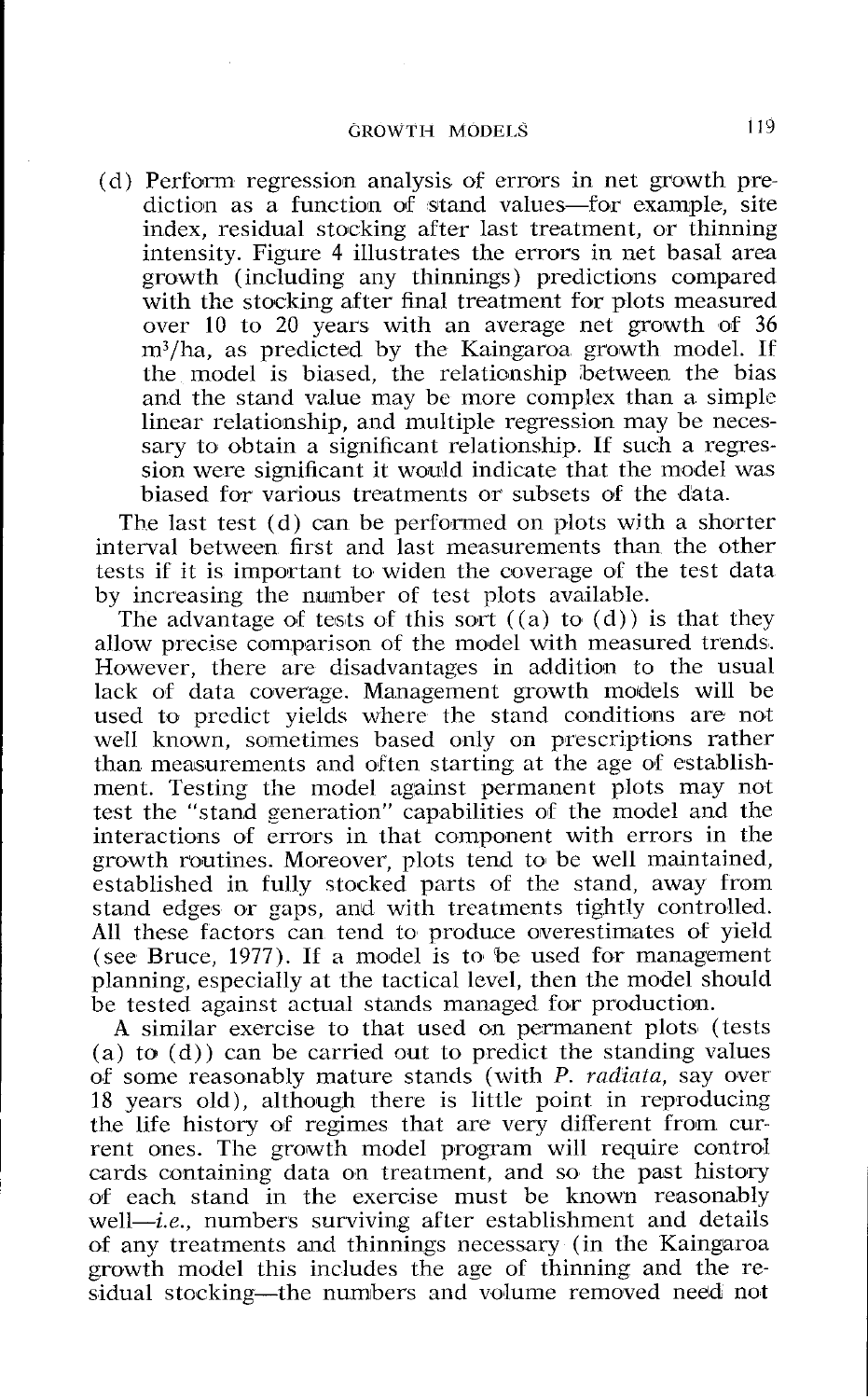be known, though obviously actual and predicted thinning yields could not then be compared). The standing crop values at the oldest convenient age must be determined precisely (this is more important than in an ordinary inventory). Each stand can then be simulated from the starting point and the prescription until the age of last measurement, and the predicted final values compared with assessment values. If the predicted value falls within the confidence limits of the assessment of the standing crop, then there is no justification for stating that the error is different from zero; hence the need for precise inventory.

In such a trial there is usually no opportunity to check the growth curve over time. If the prescribed treatment differs from what was actually carried out, if there was a change in site index over time, or if the stand is not uniform with respect to site and treatment, then it is unlikely that the growth model will predict final values at all well. This implies that stands selected for such a trial may have to be smaller in area than would normally be thought of for management. Any such problems with the tests may indicate need for improvement in the actual management-that is, the operational control of treatments or the delineation of stands.

# TESTS OF THE MODEL'S BEHAVIOUR

One can never prove that two "machines" are identical just by comparing input-output transformations, no matter how large a sample is used (Van Horn, 1969). As the objectives of growth models for management tend to go beyond mere prediction of levels and require some information on differences between treatments, analysis of the model's behaviour must be carried out. This analysis must demonstrate what inferences about the yield of the species under study can be drawn from the model when the stands are subjected to ditfering treatments. Any model will have such inferences which go far beyond those originally conceived when the individual components were designed and the parameters cstimated from data.

For example, from Fig. 2 the relationship between the mean annual increment of net basal area and age differs markedly between models 1 and 2. This relationship is derived from the model as a whole and could not have been predicted from one of the components alone. When either of the models or their results are incorporated in other work, such as planning the long-term cut of a forest estate or optimising the economic value of a given regime, these properties may have a substantial influence **oa** the final results. It is therefore very important first to discover what are the inferences about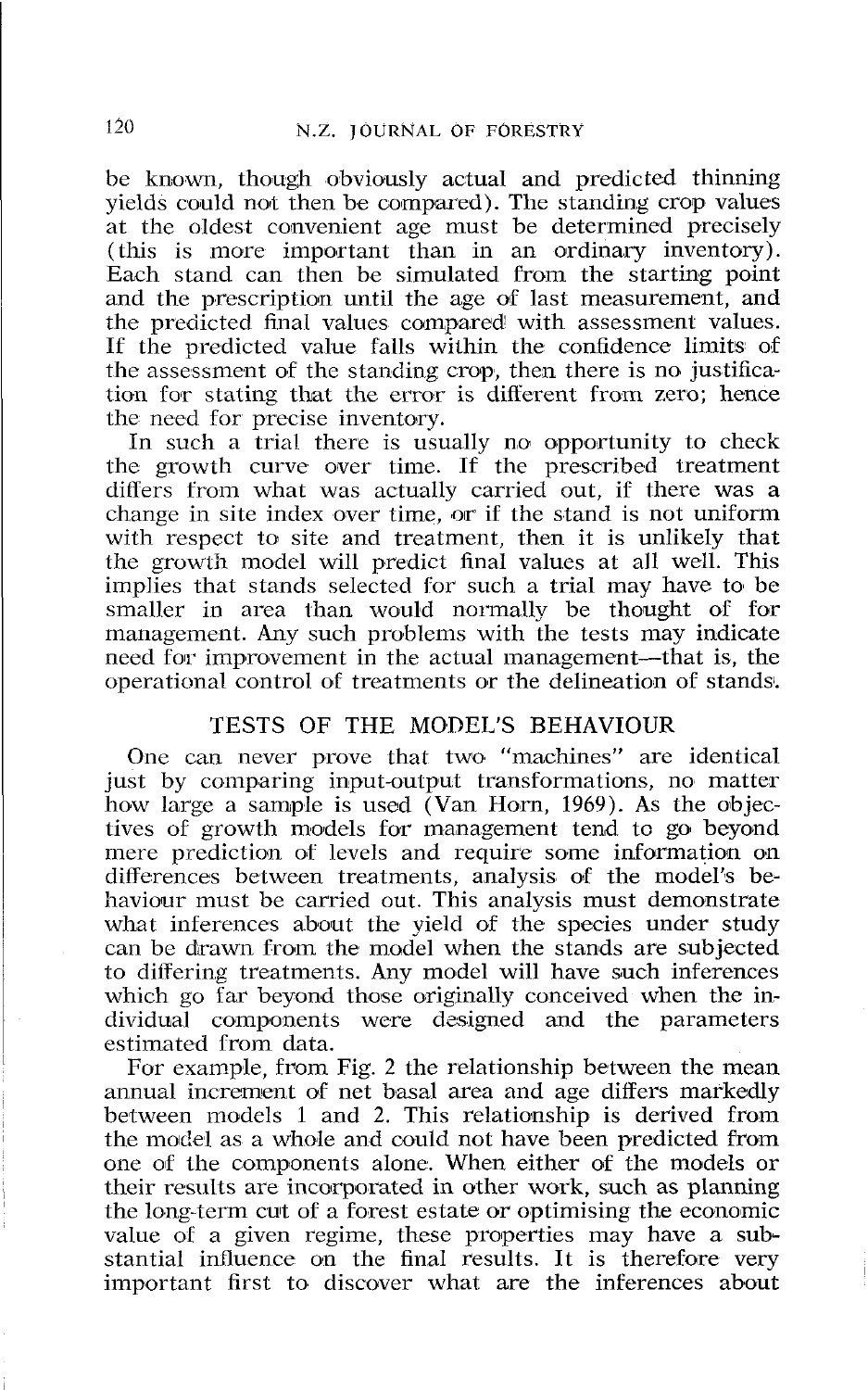growth behaviour incorporated in a model, and then to validate these inferences. In this aspect, the comments of Forrester (1960) are directly applicable in that qualitative judgement may have to be relied upon to a very large extent.

A growth model can be viewed as a subject on which detailed experiments may be carried out. These experiments must be well planned; trials of random ideas or minor variations of ihe latest 'egime are unlikely to be enlightening. When a model has random elements, the experimental design and analysis become critical; otherwise the user will become swamped by a large number of growth predictions resulting in confusing and conflicting opinions. Even with deterministic models the use of standard statistical designs is desirable. In particular, response surface designs, usually second order, appear appropriate (see Mead and Pike, 1975; Myers, 1971). The variable of interest predicted by the model, *e.g.,* total volume vield, is expressed as a function of independent variables depicting treatment. Goulding (1972) used a secondorder central composite design to examine the effect on maximum mean annual increment of gross volume per hectare of stems per hectare at age 20, site index, and thinning intensity.

There exists the problem of multiple response where no single variable in particular is of interest. For example, total volume production at a given age is meaningless alone. Value judgements about the growth and yield of regimes are based on several parameters. The tree size distribution, the maximum mean annual increment of volume, and the merchantable yield/age relationship are the major response variables, with tree shape, numbers of stems, and basal area also being of interest. Pradlicted values of these parameters will be taken in combination according to the objectives of the study and the type of crop being grown. The varying degrees of error in the predictions of the parameter values must also be taken in combination.

For P. radiata in New Zealand several experiments are possible for determining the response of the above parameters to:

- 1 (a) Initial stems per hectare, unthinned, and site index.
- (b) Initial stems per hectare, site index, and residual stocking in a regime with one or two early thinnings to waste to achieve final stocking.
- *(c)* Thinning intensity or level of main-crop growing stock (perhaps expressed as relative spacing (Beekhuis, 1966) or percentage of maximum mean annual volume incre-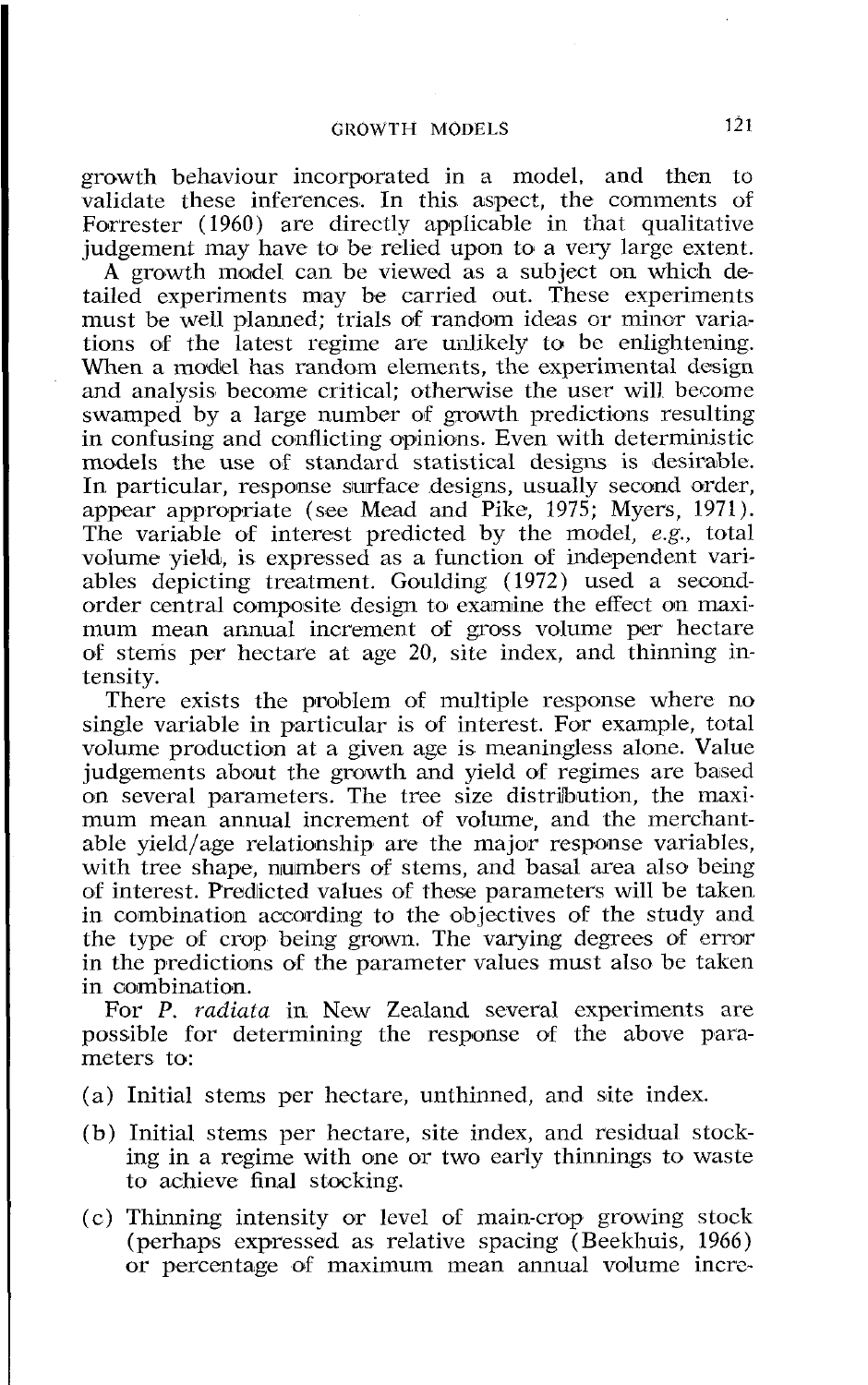*ment removed (Johnston et al., 1967)) and site index for a regime of multiple thinnings from a given initial stocking.* 

(d) *Level of volume removed and site index for a given regime consisting of just one or two commercial thin* $nings.$ 

Note the inclusion of site index or some other aspect of *site quality in all the above regimes. Small differences in the*  results of treatments are unlikely to be significant. It should be obvious that many other experiments are possible and the *objectives of the model must be borne in mind. If the experiments cover a wide enough range the model's predictions*  will become unreliable and areas outside the domain of the *model's applicability will become apparent. Figure* 5 *illustrates part of the results of an expcrirnent with the Kaingaroa growth model, similar to (b) above. Only one site index is shown, for an initial stocking of* 1500 *stems/ha.* 



*FIG.* 5: *Response curves of total standing volume after thinning to final stocking at age 9 (site index 30 m).* 

*The results of the experiments can be summarised and*  compared with known empirical data or existing theory, the *latter being unfortunately voluminous. Outside expertise may*  be called upon, and in fact may be necessary owing to the *obvious bias of the model builder. Van Horn (1969) suggested a "Turing" test in which output from the model's experiments was compared with actual data by independent experts and*  any flaws or artefacts commented upon. For growth models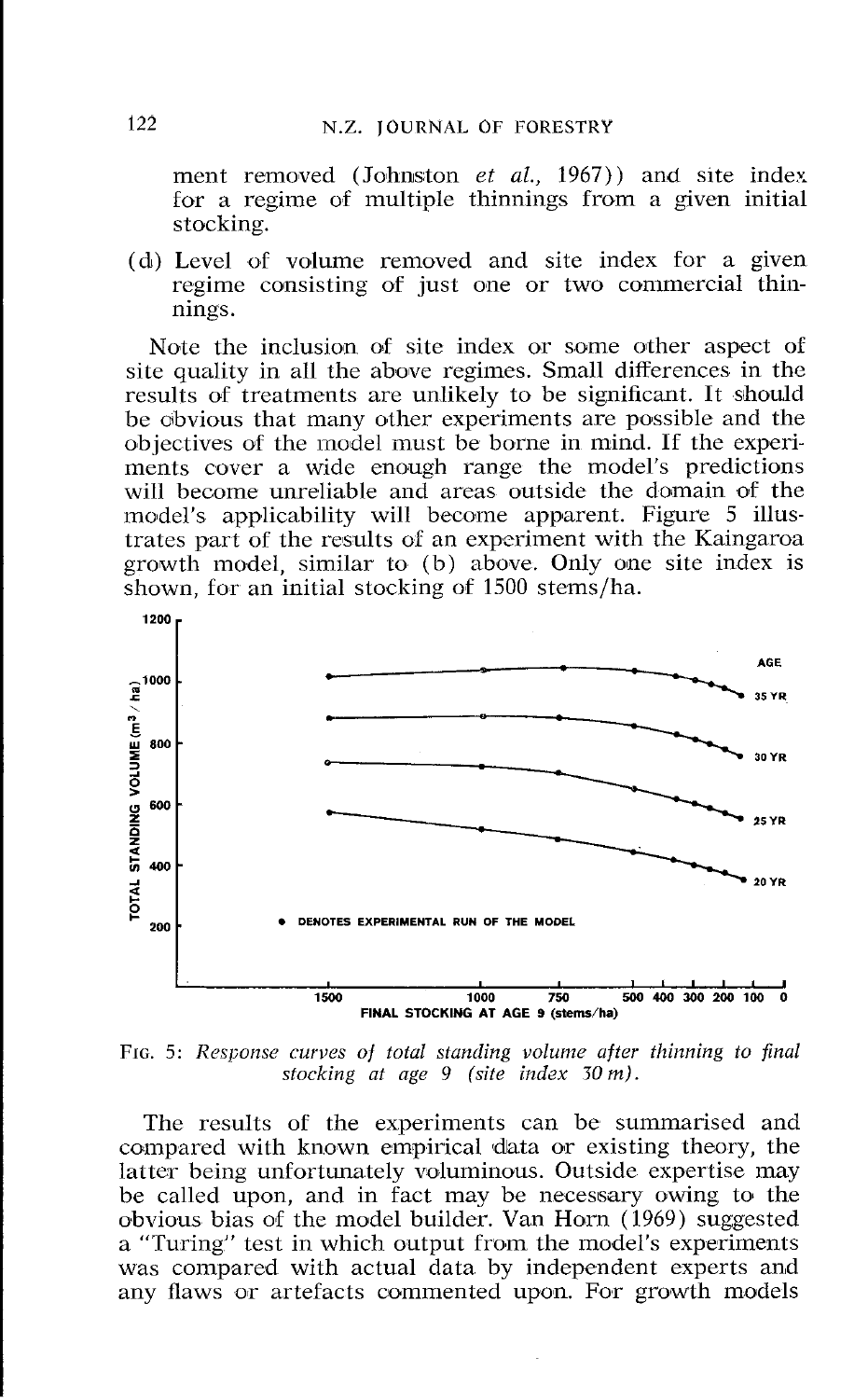# GROWTH MODELS 123

the independ\ent experts would be local foresters. In view of the interaction of spacing, site index, and treatment (see Assman, 1970) and the fact that individual experimental trials are often located on only one site, considerable confusion exists in the literature as to the response of the crop to treatment. If the model differs from theory it could be the theory that is wrong.

#### CONCLUSIONS

Following the steps of construction of a model with a high a *priori* validity, verifying that the logic and arithmetic of the program are correct, and after validation and analysis, the experimenter should be able to state whether a given trend in response to differing treatments predicted by the model is an artefact of the model or is a trend exhibited by the real system. The combination of age, site qualities, and treatments where the model appears to predict reliable results (here termed the model's domain of applicability) should be established and areas of weakness highlighted. It is hoped that the above ideas prove useful with other growth models and that future descriptions of new simulation models include extensive sections on validation and analysis.

### REFERENCES

- Assman, E., 1970. *The Principles of Forest Yield Study.* Pergamon Press, Oxford. 506 pp.
- Beekhuis, J., 1966. Prediction of yield and increment in *Pinus radiuta*  stands in New Zealand. *N.Z. For. Serv., For. Res. Inst. Tech. Pup. No. 49.* 40 pp.

Bledsoe, L. **J.;** Van Dyne, G. M., 1971. A compartment model simulation of secondary succession. In Patten, B. C. (ed.), *Systems Analysis and Simulation in Ecology. I:* 488-511. Academic Press, New York.

- Bonita, M. L., 1972. *A Simulation Model for Planning and Control of Forest Harvesting Operations.* Ph.D. thesis, Univ. of British Columbia.
- Box, G. E. P., 1953. Non-normality and tests on variances. *Biometrika,*  40: 318-35.
- Bruce, D., 1977. Yield differences between research plots and managed forests. *J. For.,* 75 (1) : 14-7.
- Caswell, H., 1976. The validation problem. In Patten, B. C. (ed.), *Systems Analysis and Simulation in Ecology. IV:* 313-25.
- Daniels, R. F.; Burkhart, H. E., 1975. Simulation of individual tree growth and stand development in managed loblolly pine plantations. *Div. For.* & *Wildlife Resources V.P.I. S.U.,* FWS-5-75. 69 pp.
- Elliott, D. A,; Goulding, C., 1976. The Kaingaroa growth model for radiata pine and its implications for maximum volume production. N.Z. *Jl For. Sci., 6 (2):* 187.
- Forrester, J. W., 1960. *Industrial Dynamics.* MIT Press, Cambridge. 464 pp.
- Freese, F., 1960. Testing accuracy. *For. Sci.,* 6(2): 136-45.